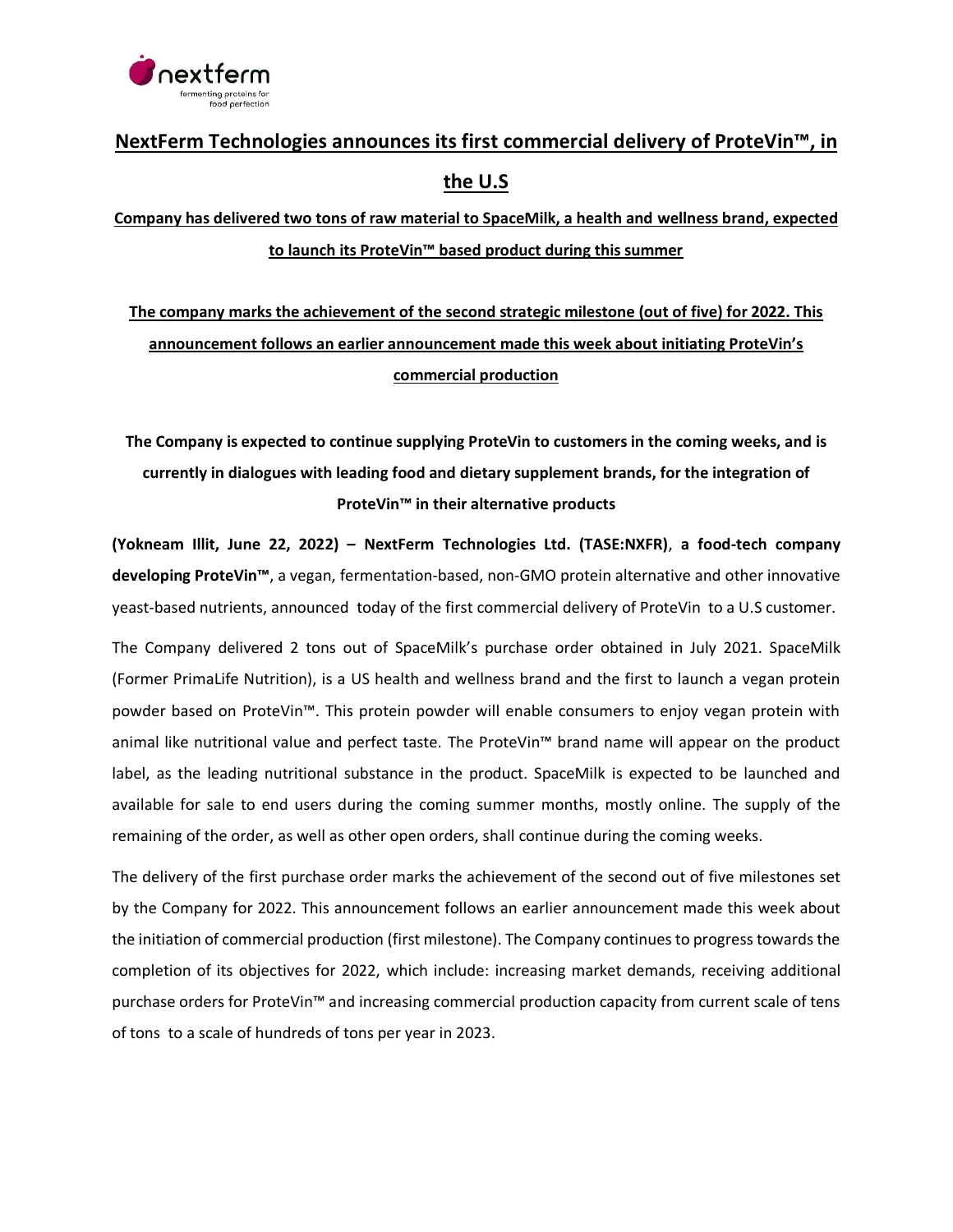**Boaz Noy, Chief Executive Officer of NextFerm, said:** "We are excited to launch ProteVin, our vegan protein, as planned, and supply it to our first customers, who has expressed confidence in the product by placing purchase orders even before production has started.

The alternative protein market, is currently estimated at \$20 billion, and is expected to grow to about \$290 billion by 2035, at an annual growth rate of above 20%. Today, it is indisputable that it is the main growth engine for the global food industry. This growing trend of consuming vegan foods as part of a balanced diet is becoming ever more popular within the general population that considers these foods to be healthier and more sustainable.

"We are proud to be one of the leading innovators in the alternative protein B2B market, by offering the only vegan protein with a neutral flavor and animal like nutritional value that allow it to be incorporated into a variety of foods. We are also making progress in meeting the rest of the milestones for 2022, including: dialogues with food and nutrition brands, who are looking into incorporating ProteVin into their alternative product lines in such fields as dairy substitutes, powder premixes, snacks and more. At the same time, we are preparing to increase production capacity to a scale of hundreds of tons per year, in order to respond to the expected increase in demands."

## **About NextFerm Technologies**

NextFerm Technologies, traded on the Tel Aviv Stock Exchange (TASE:NXFR) is a food-tech company engaged in the research, development, manufacturing and marketing of innovative, functional and vegan yeast-derived, non-GMO protein alternatives for various applications in the food and food supplement markets and the growing market for animal-derived protein alternatives.

NextFerm's flagship product is ProteVin™, a vegan, yeast-derived protein with animal-like nutritional value (Amino acid profile BCAA=21%, Leucine=9%, EAA=53% and high digestibility PDCAAS=1) and a neutral flavor. ProteVin™ is designed for a variety of categories in the alternative protein market, which is estimated at USD 20 billion in terms of final products and at USD 3.5 billion in terms of raw materials with an annual growth rate of above 20%, including milk and dairy substitutes, meat substitutes and additional categories such as infant nutrition, adult nutrition, and sports nutrition.

Another product currently being sold is Astaferm®, an innovative astaxanthin-based antioxidant derived from yeast that has been sold in the US since the end of 2020 through well-established and leading brands in the food supplement market in the US. In July 2021, the Company received Regulatory marketing approval in Canada.